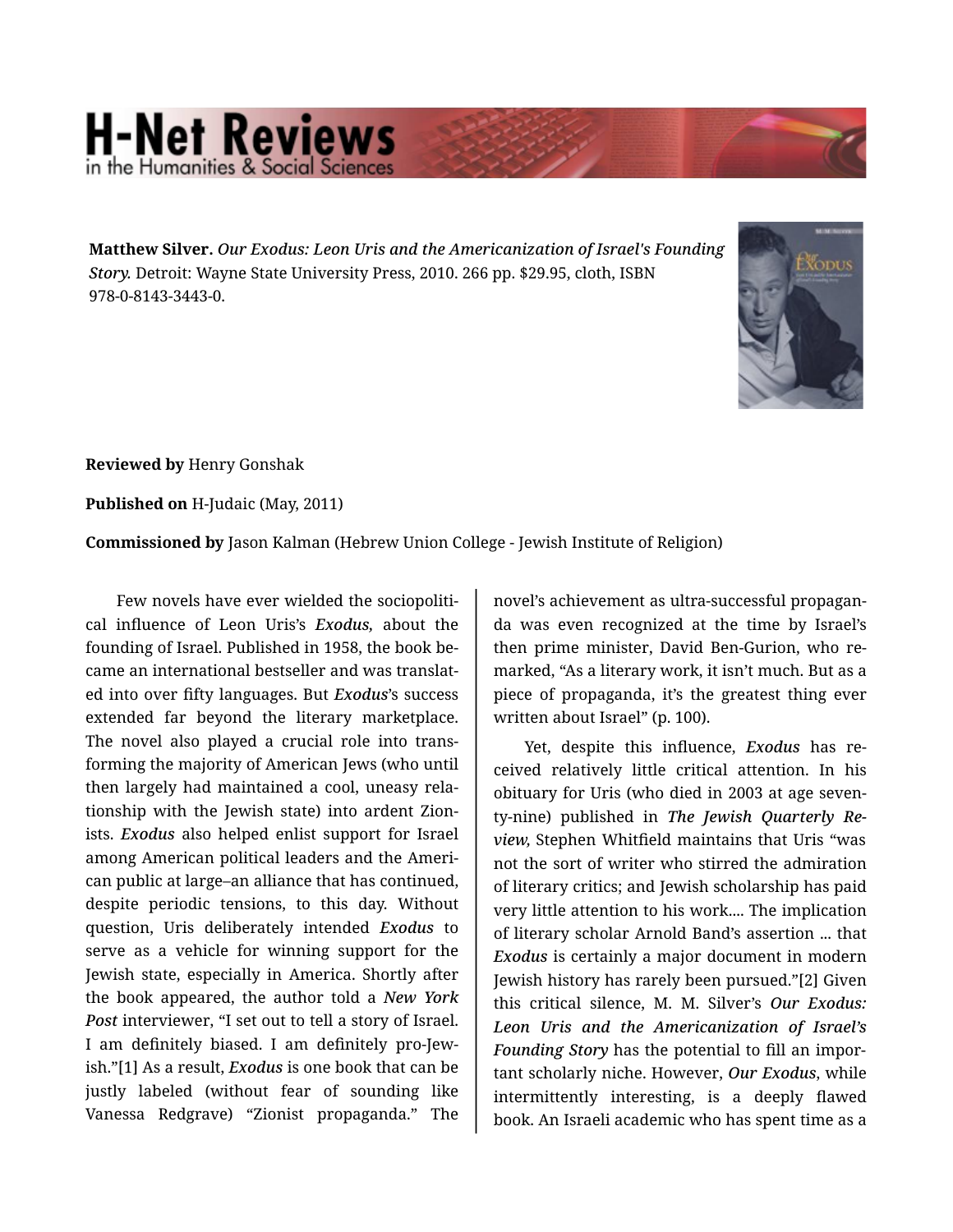visiting scholar at several American universities, Silver seems aware of *Exodus*'s many faults, in particular its one-sided depiction of Israel's found‐ ing, a view which has come to seem increasingly inadequate. Yet, perhaps because of his innate fondness for *Exodus*, which may stem from grati‐ tude for the role the novel played in winning support for his homeland, Silver consistently follows his lengthy indictments of *Exodus* with tortured, confusing, and utterly unpersuasive defenses of the book and its author--passages at times further obfuscated by academic jargon.

The problem begins in the book's introduc‐ tion. Here, Silver admits that *Exodus* is not a his‐ torically accurate retelling of the 1948 war be‐ tween Israel and a coalition of Arab forces, which erupted immediately after the state's founding. Yet he insists, inexplicably, that *Exodus*'s lack of historical veracity is not important to an assess‐ ment of the novel, referring to "ultimately unpro‐ ductive binary polarities between the 'real' facts of 1948 and 'mythic' perceptions of Israel's found‐ ing" (p. 3). The introduction further insists that "since *Exodus* was never exactly about Israel, it did not matter that Uris was not exactly right about the facts of its establishment" (p. 10). Silver concludes that "framing analysis of its history upon mechanical opposition between 'truths' and 'myths' about the Jewish state and its founding is beside the point" (p. 11).

No doubt the millions of readers who con‐ sumed *Exodus* upon its publication recognized that it was a work of fiction. Nonetheless, surely the vast majority of those readers assumed that *Exodus* was basically a historically accurate ac‐ count of the "facts" of Israel's founding, not a mere recitation of "myths" generated by Uris's pro-Zionist agenda. How could *Exodus* have helped inspire America to support the Jewish state if its version of Israeli history was seen as purely mythic?

The same illogic arises when Silver turns to *Exodus*'s depiction of the historical event from

which the novel derives its title--namely, the attempt of a ship named Exodus, filled with Jewish Holocaust survivors, to elude the British blockade and dock in Palestine. The very captain of the ac‐ tual Exodus, Yehiel Aranowicz, disputed Uris's retelling of this event, telling *Time Magazine* that the book was "neither history nor literature.... The types ... described in it never existed in Israel" (p. 167). Silver acknowledges that in numerous in‐ stances Uris's version of the Exodus's voyage de‐ parts from reality: e.g., he leaves out the many American Jews aboard ship; he portrays the refugees as exclusively children and adolescents, whereas in actuality they were mostly adults; he omits that the refugees, denied admission to Palestine, were repatriated by the British in Ger‐ many and other European countries. In all these cases, Uris altered history to suit his didactic pur‐ poses. Nonetheless, Silver declares, "What every‐ one understands about *Exodus* from the novel ... is *really true*.... Very little in the book's ... depic‐ tions of the DP ship episode accords with the actu‐ al facts of the case (indeed, in the most basic sense it is reasonable to conclude that Uris's *Exodus* is not about Exodus). Nonetheless, the book has a re‐ ality principle" (pp. 68, 70-71). But it is highly un‐ likely that most of *Exodus*'s readers were aware that the novel's version of the ship's voyage was based on "a reality principle," whatever that means, as opposed to actual reality.

It is worth noting that nowhere in the way the novel was advertised was there any indication that the book was only "loosely based" on real events. In the preface to the 1969 edition, Uris al‐ ludes to the trip he took in Israel with members of the IDF to research the book, saying that the na‐ tion's "story was a revelation to me as I discov‐ ered it in the farms and cities of Israel."[3] And that same edition concludes with a brief after‐ word by the unnamed editor which reads, "You've just finished a most remarkable book ... of eyeopening historical significance."[4] Both of these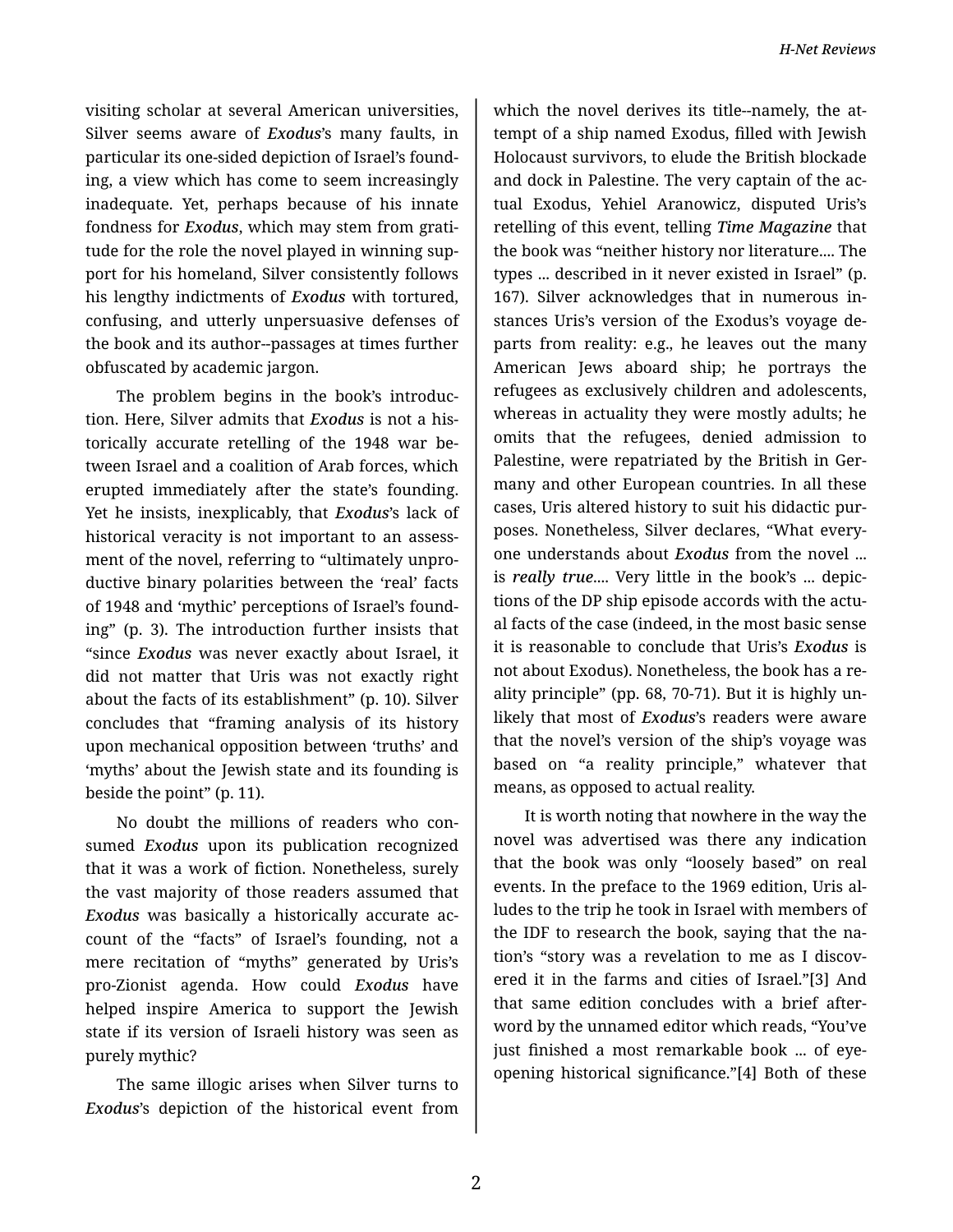*H-Net Reviews*

declarations strongly suggest that the novel is rooted in historical truth.

*Our Exodus*'s implausible defense of Uris's novel becomes especially egregious when Silver turns to *Exodus*'s patent anti-Arab biases. Silver admits that the novel completely ignores what he aptly terms the "Other Exodus"--namely, the 1948 war's creation of approximately 1,150,000 Pales‐ tinian refugees. To obscure this tragedy, Uris de‐ monizes the Arabs. He stresses, for example, that the mufti of Jerusalem at the time, Haj Amin al-Husseni, had had ties with Hitler during World War II. Uris exploits this fact by portraying the Arabs who opposed Israel in 1948 as surrogate Nazis. Moreover, *Exodus* claims that all the Pales‐ tinians who fled their homes during the war did so under orders from their leaders, not because they were evicted by the Israeli Defense Forces--a claim which has been persuasively challenged by Israeli "New Historians" such as Benny Morris and Tom Segev, who document that in some in‐ stances the Palestinians were ordered to leave home by their leaders, but in others they were kicked out by the IDF. Rather than evicting the Palestinians, the novel purports, the Israeli mili‐ tary and civilian leadership welcomed them to stay in a state which would treat them to the ben‐ efits of modernity--an offer the Palestinians obsti‐ nately refused. On the contrary, Silver calls "such refusal ... the logic of nationalism itself" (p. 178).

The Arabs were particularly in need of Is‐ rael's high-tech advantages because, says *Exodus*, the life they led was invariably backward and filthy. This degraded view of Arab culture is exem‐ plified in the scene in which the novel's hero, the Sabra freedom fighter Ari Ben Canaan, and his sometime lover, the American nurse Kitty Fremont, visit a Bedouin encampment. There they encounter "the dregs of humanity," particularly the Bedouin women, who are described as "en‐ cased in black robes, and layers of dirt. [Kitty] was not able to smell the goats but she was able to smell the women." The Bedouins offer the Israeli-

American couple a meal of "greasy lamb leg," "un‐ washed fruit," and "thick, sickeningly sweet coffee in cups so filthy they were crusted." Ari counsels Kitty: "Be a good girl and eat whatever [the Bedouin host] offers you. You can throw it up lat‐ er" (quoted, p. 178).

Admittedly, there are a few "good" Arab char‐ acters in *Exodus*, but they are exclusively the handful who ally themselves with the Israelis, and they are inevitably punished for their "treason" by their Arab brethren. An example is the concil‐ iatory Kammal, who cedes part of his land so that the Zionists can build the Gan Dafna asylum for the Exodus ship refugees. Silver notes, "His mur‐ der by the mufti's terrorists symbolizes the end of hopes for beneficial Palestinian development alongside, or within, the Jewish state" (p. 180).

Yet once again, after convincingly demon‐ strating *Exodus*'s anti-Arab racism, Silver inexpli‐ cably exonerates the novel from all such criticism: "It is easy to upbraid Uris for writing without an anthropological sense that Arab resistance to Zionist rhetoric about raising standards of living stemmed from a desire to preserve a way of life. But had he written in such a vein, *Exodus* would never have become such a mass-culture commod‐ ity; so, in effect, such criticism is pointless" (p. 181). However, contrary to Silver's assertion, it does not absolve *Exodus* of all charges of anti-Arab prejudice to argue that had Uris not demo‐ nized Arabs in this fashion, his book would not have been commercially successful. Why has Sil‐ ver devoted pages to revealing the book's anti-Arab bias if he believes that all such allegations are "pointless"?

*Our Exodus* ends with a discussion of how *Ex‐ odus*, after being circulated in samizdat in the for‐ mer USSR, inspired a Jewish revival among Soviet Jews, inciting them to oppose the communist regime and petition for the right to emigrate to Is‐ rael. However, this section, while interesting in it‐ self, fails to bring the book to any real conclusion. Silver's book is both confused and confusing and

3